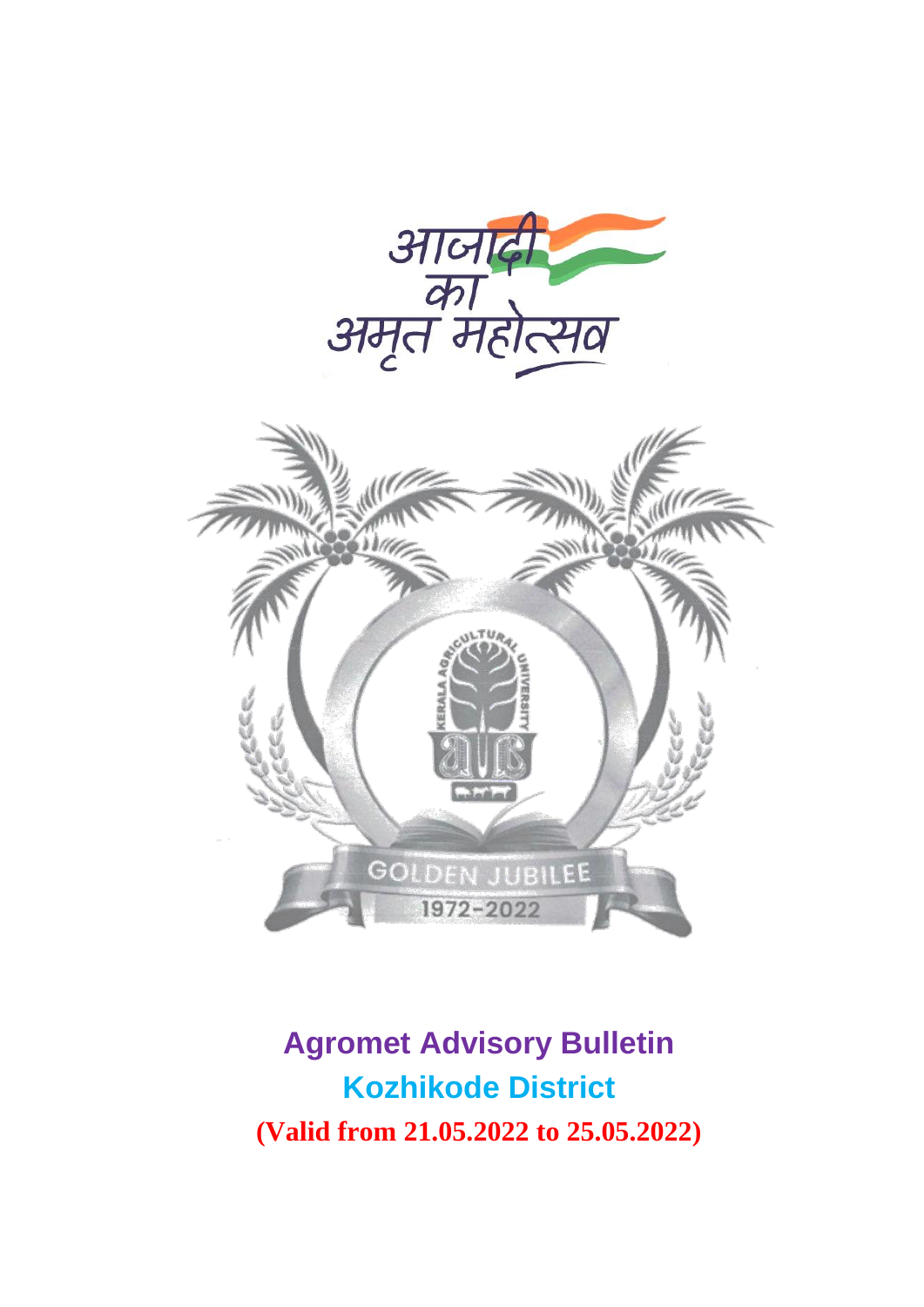



**Bulletin Number: Pilicode/Kkd-40/2022 Date: 20/05/2022**

## **A.Weather Summary of preceding four days**

| Rainfall,<br>mm | Max. temp., $^{\circ}C$ | Min. temp., $^{\circ}C$ | R. H., % | Wind speed, Km/h |
|-----------------|-------------------------|-------------------------|----------|------------------|
| 182.9           | 27.5-31.2               | $22.2 - 25.0$           | 78-98    | $0.0 - 00.0$     |

## **B.Weather forecast for next five days**

| Parameters                                                 | 21-05-2022 | 22-05-2022 | 23-05-2022 | 24-05-2022 | 25-05-2022 |
|------------------------------------------------------------|------------|------------|------------|------------|------------|
| Rainfall, mm                                               | 15         | 12         | 10         | 10         |            |
| $\sqrt{\text{Max}}$ . Temp, $\degree$ C                    | 28         | 30         | 30         | 30         | 30         |
| $\overline{\text{Min}}$ . Temp, $\text{O}^{\circ}\text{C}$ | 24         | 24         | 24         | 24         | 24         |
| Max. Relative Humidity, %                                  | 98         | 98         | 98         | 98         | 98         |
| Min. Relative Humidity, %                                  | 73         | 73         | 73         | 73         | 73         |
| Wind speed, km/h                                           | 6          | 3          | 3          |            |            |
| Wind direction, degrees                                    | 270        | 320        | 320        | 270        | 250        |
| Total cloud cover, octa                                    | 7          | 6          |            |            |            |

## **C. Agrometeorological Advisories**

| Crop                                         | <b>Stages</b>                                                                                                                                                                                                                                                                                                                                                                                                | Problems | Agro-meteorological advisories |  |  |
|----------------------------------------------|--------------------------------------------------------------------------------------------------------------------------------------------------------------------------------------------------------------------------------------------------------------------------------------------------------------------------------------------------------------------------------------------------------------|----------|--------------------------------|--|--|
|                                              | <b>Isolated heavy rainfalls</b>                                                                                                                                                                                                                                                                                                                                                                              |          |                                |  |  |
| <b>General</b><br>conditions                 | On day two and four there may be isolated heavy rainfalls (upto 115.5 mm within a time<br>span of 24 hours). On other days here will be light to moderate rainfalls (upto 64.4mm)<br>within a time span of 24 hours). As per the extended there will be rainfalls in the next<br>week also.<br>The sky will be cloudy. High relative humidity will be experienced. The atmospheric<br>temperature will drop. |          |                                |  |  |
| <b>General</b><br><b>Recommen</b><br>dations | Do not put the harvested products like rice, rubber, copra, pulses, vegetable seeds, etc<br>directly under open condition.                                                                                                                                                                                                                                                                                   |          |                                |  |  |
|                                              | Give popping to all soft slender stemmed crops like banana, vegetables, climbers etc.                                                                                                                                                                                                                                                                                                                        |          |                                |  |  |
|                                              | Keep the drainage channels in wet lands open to prevent water stagnations in the fields.                                                                                                                                                                                                                                                                                                                     |          |                                |  |  |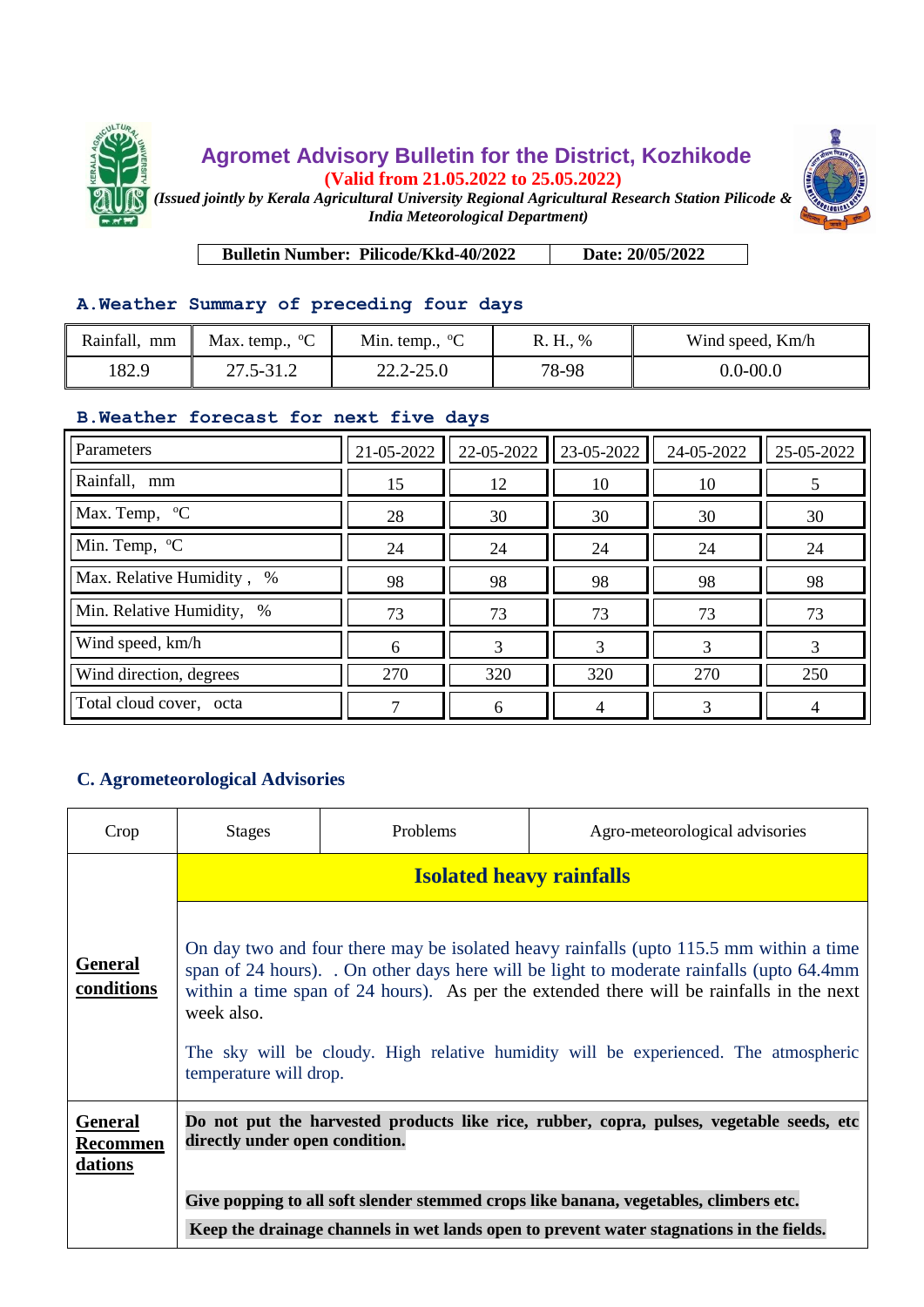|                                                                                                   | Do not shelter the cattles in weak structures.                                                                                       |                                                                                                                                                                                                                                                                                                                  |  |  |  |
|---------------------------------------------------------------------------------------------------|--------------------------------------------------------------------------------------------------------------------------------------|------------------------------------------------------------------------------------------------------------------------------------------------------------------------------------------------------------------------------------------------------------------------------------------------------------------|--|--|--|
|                                                                                                   | Keep animal feeds, seeds, fertilizers etc. in termite free and moist free rooms on elevated<br>platforms coated with wooden pannels. |                                                                                                                                                                                                                                                                                                                  |  |  |  |
|                                                                                                   |                                                                                                                                      | Avoid activities under open conditions while there is lightning and heavy winds. Also do not<br>expose livestock to such unfavorable weather conditions.                                                                                                                                                         |  |  |  |
|                                                                                                   |                                                                                                                                      | Preparations to plant seedlings of tree crops can be started. The pits can be taken if there is<br>sufficient moisture content in the soil. Ensure proper distance between the plants. The $\frac{2}{3}$ portions<br>of the pits should be filled with the mixture of topsoil and powdered dry cow dung/compost. |  |  |  |
|                                                                                                   |                                                                                                                                      | Postpone fertilizer applications to the crops for few days.                                                                                                                                                                                                                                                      |  |  |  |
|                                                                                                   |                                                                                                                                      | It is better to keep a buffer stock of paddy seeds, for catch cop if any exigent conditions arises.                                                                                                                                                                                                              |  |  |  |
| Paddy<br>(Viruppu:<br>First crop<br>season)                                                       | Nursery<br>preparation                                                                                                               | Nursery preparation for transplanting -. Apply dried and powdered farm<br>yard manure or compost while preparing the nursery $@1kg/m^2$ and<br>thoroughly incorporate to the soil.<br>Preparation of seeds:- To prevent seed borne diseases, dress the seeds<br>with Pseudomonas @10g/kg of seeds before sowing. |  |  |  |
|                                                                                                   | Main Land<br>preparation                                                                                                             | Main land preparation: Incorporate green manure with the first ploughing<br>itself. Along with the second ploughing, apply lime@350kg/ha. After<br>two weeks apply dried and powdered well rotten FYM (@5t/ha) and<br>thoroughly mix it with the soil.                                                           |  |  |  |
| Coconut<br>Land preparation                                                                       |                                                                                                                                      | Areas with well drainage should be selected for planting coconut. Coconut<br>cannot withstand water stagnations.                                                                                                                                                                                                 |  |  |  |
|                                                                                                   |                                                                                                                                      | When the level of soil moisture attains sufficient for the digging operations,                                                                                                                                                                                                                                   |  |  |  |
|                                                                                                   |                                                                                                                                      | take pits of size 1mx1mx1m. In laterite soils 1.2mx1.2mx1.2m sized pits are                                                                                                                                                                                                                                      |  |  |  |
|                                                                                                   |                                                                                                                                      | required. The recommended optimum spacing for coconut is 7.6m                                                                                                                                                                                                                                                    |  |  |  |
|                                                                                                   |                                                                                                                                      | Bunds should be provided at the banks of the pits to prevent and collection                                                                                                                                                                                                                                      |  |  |  |
|                                                                                                   |                                                                                                                                      | and stagnation of runoff water in the pits.                                                                                                                                                                                                                                                                      |  |  |  |
| <b>Water Stagnation</b><br>Coconut<br>due to heavy spell<br>and water stagnation:<br>of rainfalls |                                                                                                                                      | The following practices are advised in cases of continuous heavy rainfalls                                                                                                                                                                                                                                       |  |  |  |
|                                                                                                   |                                                                                                                                      | Ensure good drainage and hygienic conditions in the farm                                                                                                                                                                                                                                                         |  |  |  |
|                                                                                                   |                                                                                                                                      | Spill out either manually or mechanically the stagnating water from the<br>basins of young palms immediately after the cessation of rainfalls.                                                                                                                                                                   |  |  |  |
|                                                                                                   |                                                                                                                                      | Rake the soils in the basins with forks and aerate the soil                                                                                                                                                                                                                                                      |  |  |  |
|                                                                                                   |                                                                                                                                      | Apply extra dose of lime $@ 1-2$ kg/tree in the basins to sanitize the soil.                                                                                                                                                                                                                                     |  |  |  |
|                                                                                                   |                                                                                                                                      | Apply extra micro nutrient mixture (Ayar $\omega$ 250g/tree) and Potash ( $\omega$<br>1kg/tree) two weeks after the application of lime                                                                                                                                                                          |  |  |  |
|                                                                                                   |                                                                                                                                      | Apply Trichoderma and Pseudomonas to the soil. Spray Bordeaux mixture<br>$(1%)$ to the spindle region of the palms.                                                                                                                                                                                              |  |  |  |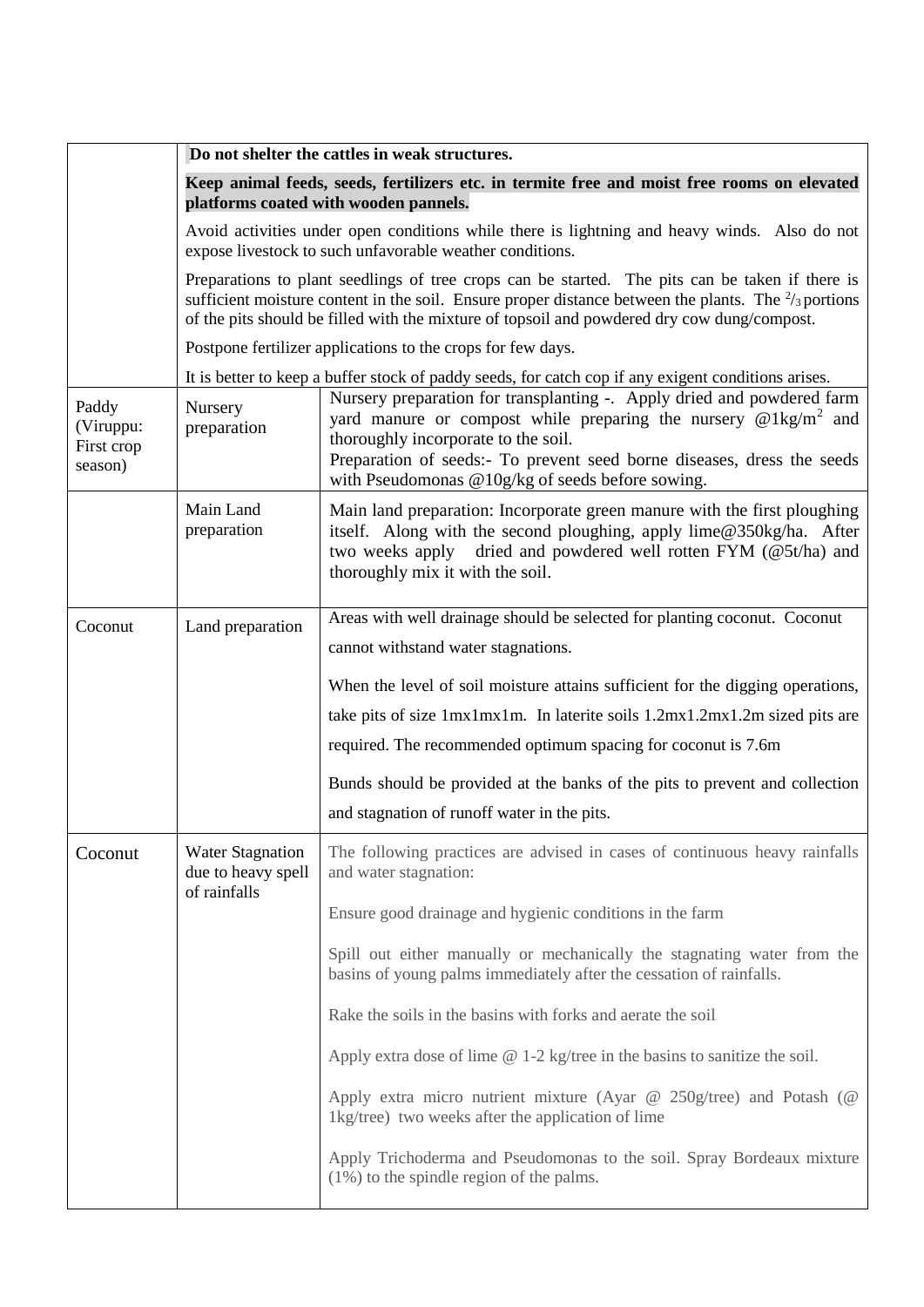|                     | All stages                  | Bud rot               | As a preventive measure, small perforated<br>sachets containing 2 g of Mancozeb may be<br>tied to the top leaf axil. When rains, a small<br>quantity of the fungicide is released from the<br>sachets to the leaf base and thus protecting the<br>palm.<br>Spray 1% Bordeaux mixture on the spindle<br>leaf and crown of palms. |
|---------------------|-----------------------------|-----------------------|---------------------------------------------------------------------------------------------------------------------------------------------------------------------------------------------------------------------------------------------------------------------------------------------------------------------------------|
| <b>Black</b> pepper | Planting                    | Wilt disease          | As prophylactic measure, apply 150 gram of<br>Trichoderma enriched neem cake - cow dung<br>mixture in the basins of the vines and<br>incorporate thoroughly with the soil.                                                                                                                                                      |
| Banana              | Various stages of<br>growth | Sigatoka leaf spot    | Cut and burn all affected leaves.<br>Spray Tilt or Contaf (@ 2ml per litre)                                                                                                                                                                                                                                                     |
| Areca nut           | <b>Bearing Stage</b>        | Mahali disease        | Apply Bordeaux mixture (1%) to the bunch<br>and leaves.                                                                                                                                                                                                                                                                         |
| Ginger/<br>Turmeric | Sowing                      | Rot and wilt diseases | As a precaution, use Trichoderma enriched<br>Farm Yard Manure.<br><b>OR</b><br>Apply Trichoderma directly onto the moist<br>soil (@ 25g each of Trichoderma per every<br>100 square meters of the seed bed).                                                                                                                    |
| Livestock           | All stages                  | Mastitis              | Keep the floors of the sheds dry to prevent<br>Mastitis.<br>Give vaccinations to the animals from the<br>nearest Veterinary hospital                                                                                                                                                                                            |
| Cows                | Carrying stage              | <b>Brucellosis</b>    | Ensure hygienic conditions for the animals.<br>If abortion is happened, isolate the animal<br>immediately and report to the nearest<br>veterinary hospital and closely follow the<br>doctor's directions.<br>Human beings are also vulnerable for the<br>disease. Hence the farmers are advised to                              |